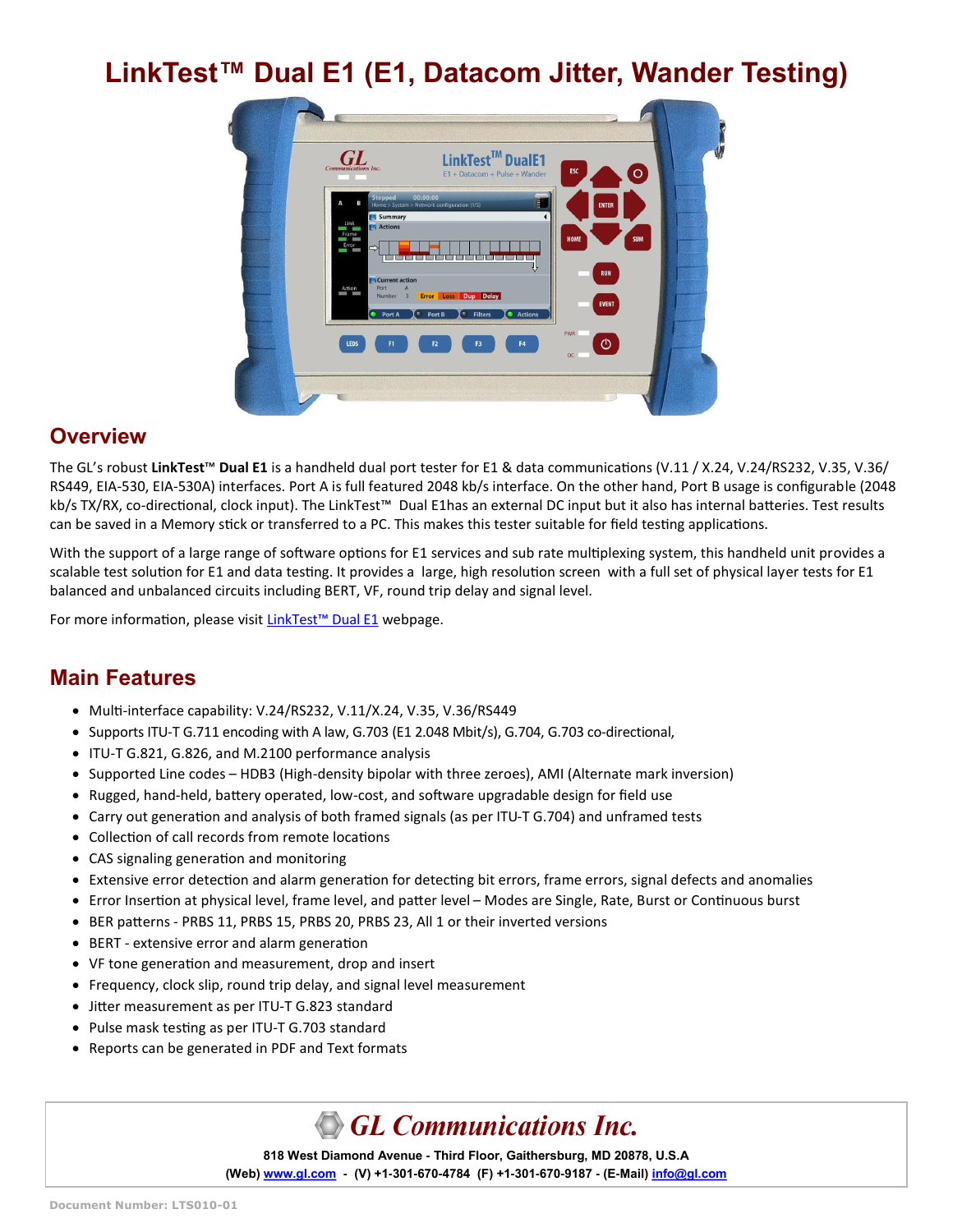# **Applications**

The LinkTest™ Dual E1 tester is a simple to use, rugged handset, used for installation, commissioning and maintenance of digital networks. The unit is an excellent tester for network operators, contractors and enterprise users who have to manage fixed and mobile networks that are using E1 and Datacom backhaul circuits.

The main applications include digital voice and data testing, jitter measurement, wander measurement, and pulse mask compliance. It can be used for maintaining and troubleshooting PDH, Synchronization, and Datacom links Upgradable software via an integrated USB interface is offered.

# **Operation Modes**

- **E1 monitor** Analyzes life signals without disturbing the network. The monitor connection is suitable for performing nonintrusive monitoring.
- **E1 endpoint** Emulates an E1 network terminating point. The endpoint connection is suitable for tests where the LinkTest™ Dual E1 tester has to replace a network node or a complete network.
- **E1 through** E1 through mode is suited for unidirectional or bidirectional intrusive monitoring. The signal could be bypassed from the receiver to the transmitter without any modification but dropping/adding time slots to the signal, inserting events or modifying the FAS / NFAS and CAS time slots is also possible.
- **Datacom endpoint** Generates and analyzes V.24/V.28, X.21/V.11, V.35, V.36 and EIA-530 datacom signals
- **Datacom monitor** Analyzes V.24/V.28, X.21/V.11, V.35, V.36 and EIA-530 datacom signals without disturbing communications between the DTE and DCE.
- **Co-directional** Generates and analyzes variable bit rate Co-directional signals compliant with ITU-T G.703

# **Analog - Generates a test audio signal in the analogue audio output Testing Physical Properties**

The **LinkTest Dual E1™** performs some basic testing that does not depend on the particular frame structure. These analogue tests include **frequency**, **attenuation** and **round trip delay (RTD).**

### **Voice Frequency Measurements**

In Analog operation mode, the equipment accepts an analogue telephone signal in its audio input and measures its frequency and signal level. Users can configure a threshold for the analogue measurements. The received signal will be considered to be invalid if the set line objectives are not met. In the summary screen (SUM key), the line results are compared with their thresholds and aggregated to the global Pass / Fail indication. It also generates a test audio signal in the analogue audio output.

When the LinkTest™ Dual E1 is configured for receiving framed 2048 kb/s signals, it provides independent information about frequency and level for each time slot it using 'occupancy grid'.

| <b>Stopped</b><br>Home > Results > Port A (4/5) |  |  |    | 01:05:05       |  |                        |           |                    |  |  |     | ▤  |  |  |
|-------------------------------------------------|--|--|----|----------------|--|------------------------|-----------|--------------------|--|--|-----|----|--|--|
| Port A Occupancy Grid<br>J in                   |  |  |    |                |  |                        |           |                    |  |  |     |    |  |  |
| G.704                                           |  |  |    |                |  |                        | Timeslot: |                    |  |  |     | 01 |  |  |
|                                                 |  |  |    |                |  |                        |           |                    |  |  |     |    |  |  |
|                                                 |  |  |    |                |  |                        |           |                    |  |  |     |    |  |  |
| G.711                                           |  |  |    |                |  |                        |           |                    |  |  |     |    |  |  |
| Timeslot                                        |  |  | 01 |                |  | Max. code              |           |                    |  |  | 127 |    |  |  |
| Level (dBm0)<br>Freq.(Hz)                       |  |  |    | $-4.0$<br>1961 |  | Min. code<br>Avg. code |           | $-127$<br>$\Omega$ |  |  |     |    |  |  |

**Figure: Occupancy Grid Panel** 

# **GL Communications Inc.**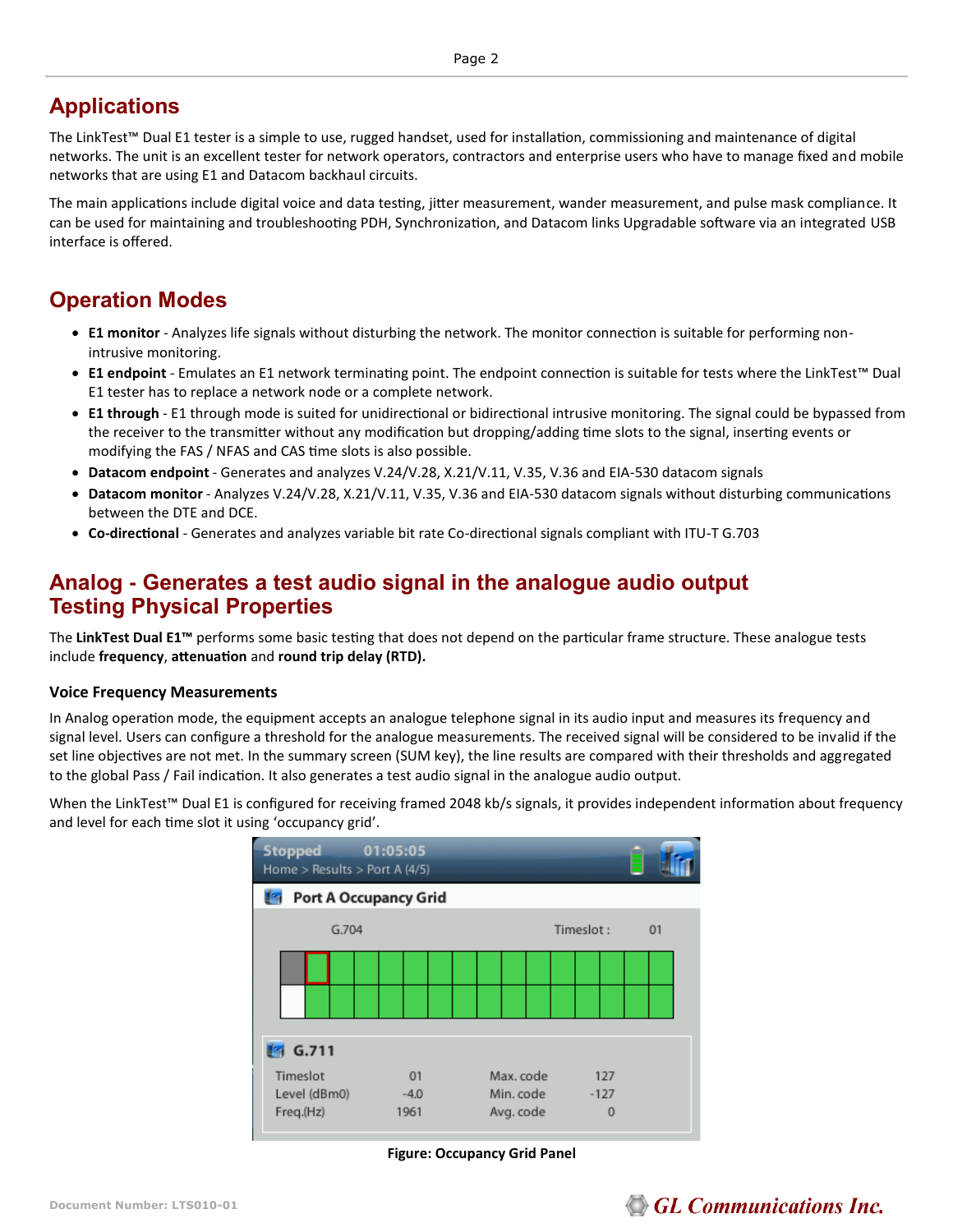#### **Delay, RTD Measurements**

The **LinkTest™ Dual E1** is prepared to verity thatthe delay is under acceptable limitsin Circuit Emulation Services (CES) orlegacy E1 services. Delay measurement is also available over data communications interfaces and the G.703 co-directional interface. The operation modes that support the delay measurement are the **E1 Endpoint**, **E1 Through**, **Datacom Endpoint** and **Co-directional**. Round trip delay (RTD) is measured as the aggregated delay in the forward & backward paths.

| <b>Stopped</b><br>00:00:05<br>Home > Results > Port A $(1/9)$ | B          |              |
|---------------------------------------------------------------|------------|--------------|
| Line                                                          |            |              |
| Event                                                         | Value      | <b>Units</b> |
| <b>Attenuation</b>                                            | 2.0        | dB           |
| <b>Max. attenuation</b>                                       | 0.0        | dB           |
| <b>Frequency</b>                                              | 2048000.00 | Hz           |
| <b>Deviation</b>                                              | 0.00       | ppm          |
| <b>Max.</b> deviation                                         | 0.00       | ppm          |

**Figure: Attenuation, Frequency, Deviation and RTD Results** 



**Figure: Round-Trip Delay Measurement Setup**

# **Pulse Mask Compliance**

Pulse mask analysis is available as per ITU-T G.703 standard for the Port A balanced and unbalanced inputs. The operation modes compatible with the G.703 pulse analysis are the E1 Monitor, E1 Endpoint and E1 Through modes.



**Figure: Pulse Mask Measurement** 

# GL Communications Inc.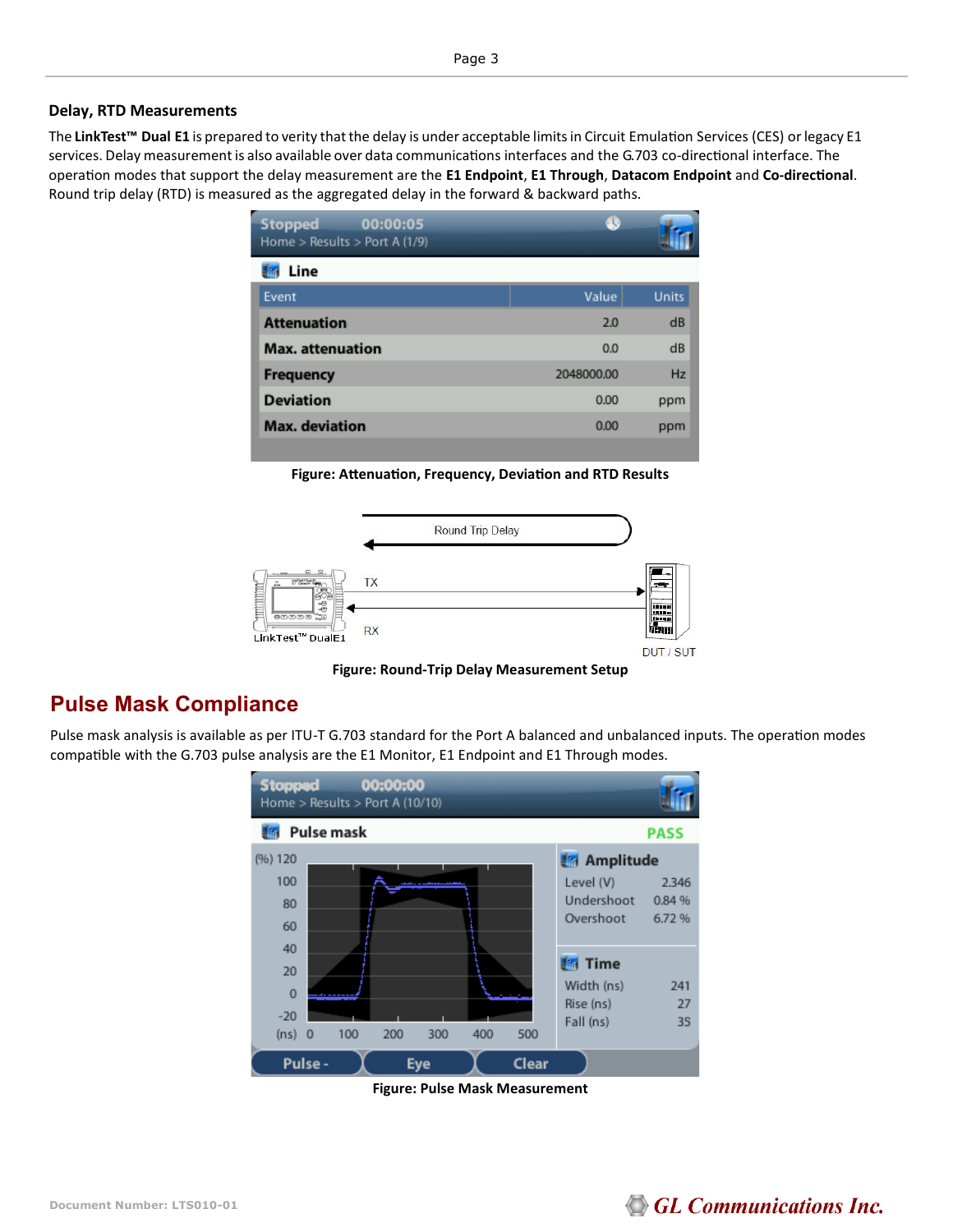# **Jitter Generation and Analysis**

The LinkTest™ Dual E1 is able to generate and analyze (supported on Port A only) jitter to make sure that the phase fluctuations in network equipment outputs remain under the limits specified by the standards.

The jitter measurement obtains jitter amplitude (expressed in UIs) in a specific bandwidth present in the output port of a specific network equipment specified by the ITU-T G.825 (SDH) and G.823 (PDH), and Telcordia GR-253 (SONET) and GR-499 (T-carrier) recommendations for each rate in the PDH and SDH hierarchies.

# **Wander Generation and Analysis**

The **LinkTest™ Dual E1** measures and displays the current Time Interval Error (TIE), MTIE, TDEV along with the frequency offset, frequency drift.

Wander generation can be used to stress network elements and see how phase modulation is accumulated as it is propagated through the network. The LinkTest™ Dual E1 generates wander in the Port A only. Users can specify the Sinusoidal Modulation waveform, peak -to-peak amplitude and frequency of the modulating signal.

# **BER Test**

The bit error ratio (BER) is the most basic performance figure for TDM circuits. The **LinkTest™ Dual E1** is able to analyze different kinds of test patterns and signals. Individual time slots can also be inserted and dropped to a secondary low speed interface (Port B only) for its analysis by an external equipment.

# **CAS Generation and Analysis**

The **LinkTest™ Dual E1** is compatible with Channel Associated Signaling (CAS) transported within the time slot 16. The equipment can both generate and analyze CAS signaling. CAS generation requires configuration of a frame structure with CAS (G.704+CAS or G.704+CRC+CAS) in the transmitter. On the other hand, CAS analysis needs the previous configuration of a frame structure with CAS in the receiver.



**Figure: CAS Generation and Analysis** 

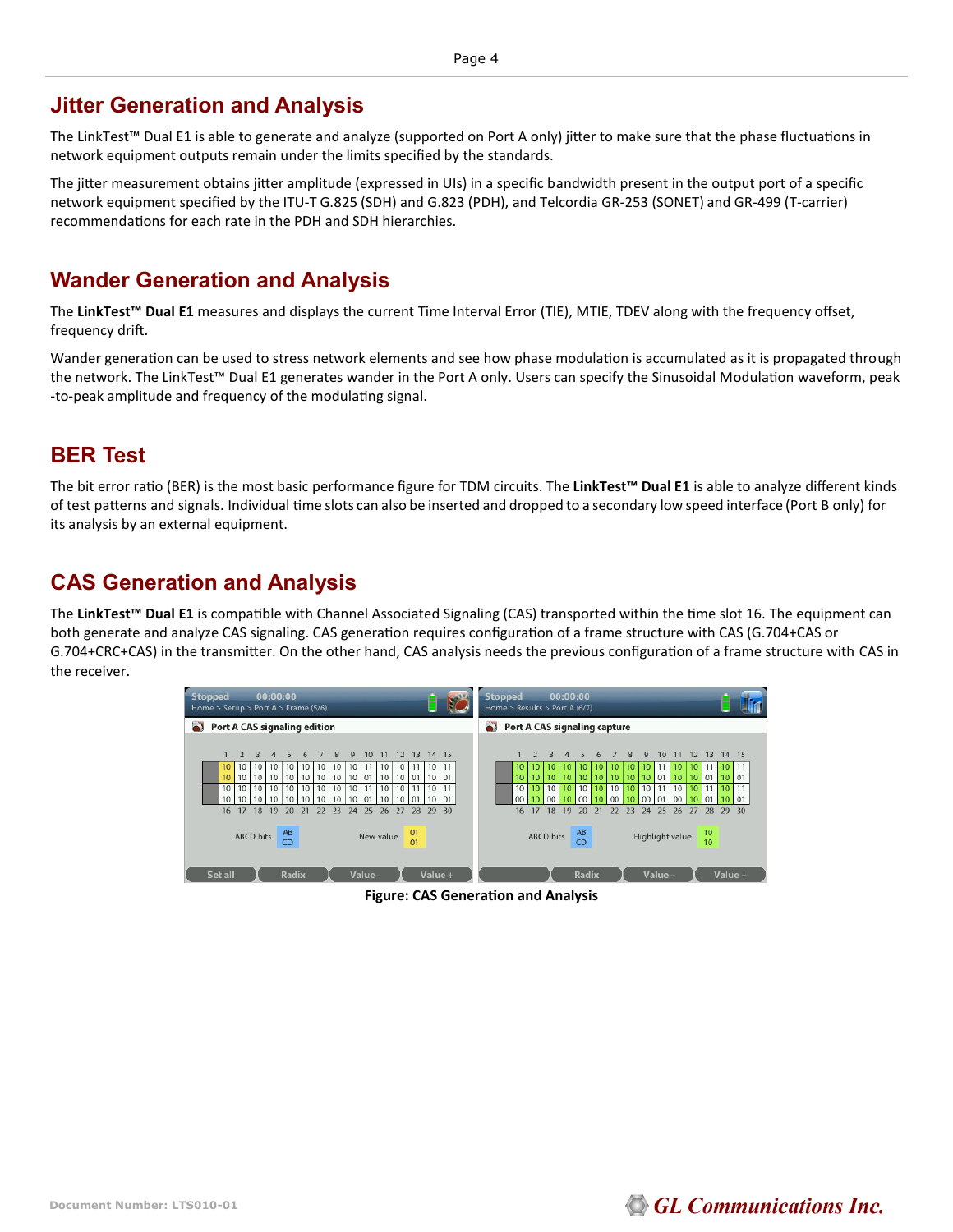# **Datacom Testing**

- Add / Drop of E1 Tributaries to Datacom Interfaces
- DTE + DCE for all operation modes
- Capable of testing BER / Performance tests over datacom interfaces and logic analysis of datacom signals through datacom endpoints
- Datacom monitor mode enables analysis of datacom signals between the DTE and DCE without disturbing them
- No extra hardware or adapters required

| <b>Stopped</b><br>Home > Results > Datacom (4/4) | 03/01/2000     | 22:53:26      |                 |              |  |  |  |
|--------------------------------------------------|----------------|---------------|-----------------|--------------|--|--|--|
| <b>Circuit Map</b>                               |                |               |                 | V.35         |  |  |  |
| DTE < DCE                                        | <b>Circuit</b> | <b>Signal</b> | <b>Activity</b> | <b>State</b> |  |  |  |
|                                                  | 103            | <b>TD</b>     | <b>Active</b>   | $\Omega$     |  |  |  |
|                                                  | 104            | <b>RD</b>     | Idle            | $\Omega$     |  |  |  |
|                                                  | 105            | <b>RTS</b>    | Idle            | OFF          |  |  |  |
|                                                  | 106            | <b>CTS</b>    | Idle            | ON           |  |  |  |
|                                                  | 107            | <b>DSR</b>    | Idle            | ON           |  |  |  |
|                                                  | 108            | <b>DTR</b>    | Idle            | OFF          |  |  |  |
|                                                  | 109            | <b>DCD</b>    | Idle            | ON           |  |  |  |
|                                                  | 113            | <b>TTC</b>    | <b>Active</b>   | ON           |  |  |  |
|                                                  | 114            | <b>TC</b>     | Idle            | ON           |  |  |  |
|                                                  | 115            | <b>RC</b>     | Idle            | ON           |  |  |  |
|                                                  | 141            | LL            | Idle            | OFF          |  |  |  |

**Figure: Datacom Testing** 

# **Specifications**

# **E1 Testing**

### **Standard**

- ITU-T G.703 compliant (pulse)
- ITU-T G.823 compliant (jitter)
- ITU-T G.704
- Coaxial Pair Impedance: 75 Ohm BNC unbalanced
- Symmetrical Pair Impedance: 120 Ohm RJ-45 balanced
- Return Loss: compliant O.162
- Receive Sensitivity: 0 dB to -43 dB
- Receive Timing Range: 2.048MHz, data or clock, nominal and PMP -20dB
- Additional balanced secondary E1 port 0 to -6dB, nominal and PMP -20dB

### **Ports**

- Port A: Unbalanced (BNC) 75 Ω and balanced (RJ-45) 120 Ω.
- Port B: Balanced (RJ-45) 120 Ω.
- External signal: Analogue (Port A only ), 64 kb/s co-directional (Port A only), Datacom interface
- Bidirectional testing (E1 monitor, E1 endpoint, E1 through) by simultaneous operation of Port A and Port B

### **Input Modes**

- Operation: Terminal, Through and Monitor
- Impedance: >1000 Ohm

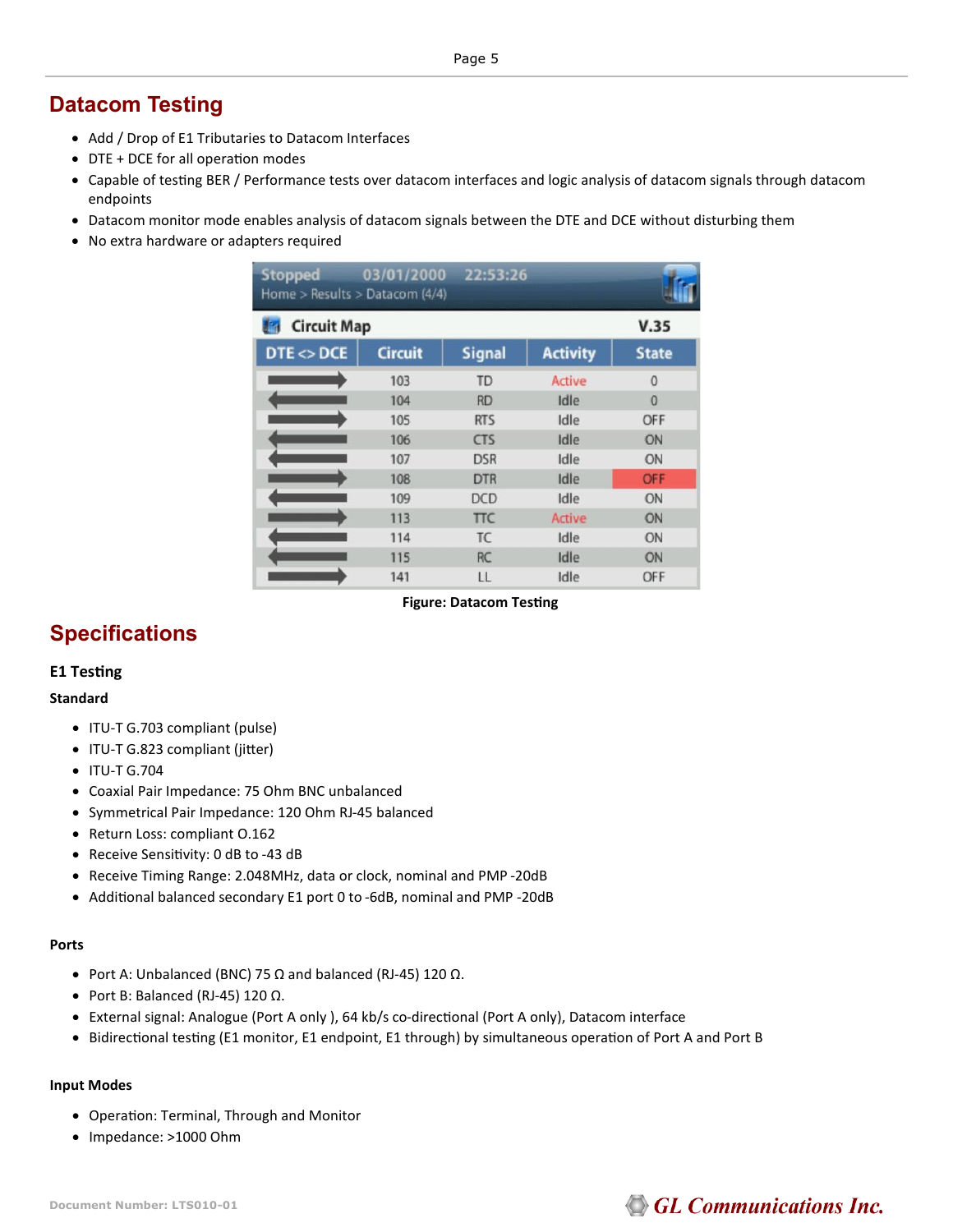#### **Line**

- Bit Rate: 2048 Kbit/s  $\pm$  3ppm
- Codes: HDB3 / AMI
- Unframed
- PCM31: FAS / FAS+CRC4
- PCM30: FAS+CAS / FAS+CRC
- Internal Timing: 2.048 MHz ± 25000 ppm
- External Timing
- Recovery from RX Timing (Loop Timing)
- Multiple standard, non-standard PRBS, and user defined patterns
- PRBS 9 (ITU-T O.150, O.153), PRBS 11 (ITU-T O.150, O.152, O.153), PRBS 15 (ITU-T O.150,O.151), PRBS 20 (ITU-T O.150, O.153), PRBS 23 (ITU-T O.150, O.151), PRBS 9 inverted, PRBS 11 inverted, PRBS 15 inverted, PRBS 20 inverted, PRBS 23 inverted, all 0, all 1
- User configurable 32 bit word
- Transmit Error Rate
- Force Single Error: Bit, Frame, CRC, and BPV (Bipolar Violation)
- G.826, G.821, and M.2100
- RTD and VF tone generation
- Tone (from 10 Hz to 4000 Hz, from +10 dBm to -60 dBm)
- Alarms and errors count, and generation

### **Analysis**

#### **Analogue**

• Line attenuation (dB), frequency (Hz), frequency deviation (ppm), round trip delay (μs). Analogue results include pass / fail indications

#### **Defects**

• LOS, LOF, AIS, RAI, CRC-LOM, CAS-LOM, MAIS, MRAI, LSS, All 0, All 1

#### **Anomalies**

- Code, FAS error, CRC error, REBE, MFAS error, TSE, Slip
- Live and history LEDs for all Deffects and Anomalies

#### **Modes**

• Single (anomalies), rate (anomalies), continuous (defects), M-single (defects), MN-repetitive (defects)

#### **ITU-T G.821 performance**

• ES, SES, UAS, DM. ITU-T G.821 results include pass / fail indications

### **ITU-T G.826 performance**

• ES, SES, UAS, BBE (near and far end statistics). ITU-T G.826 results include pass / fail indications

# **GL Communications Inc.**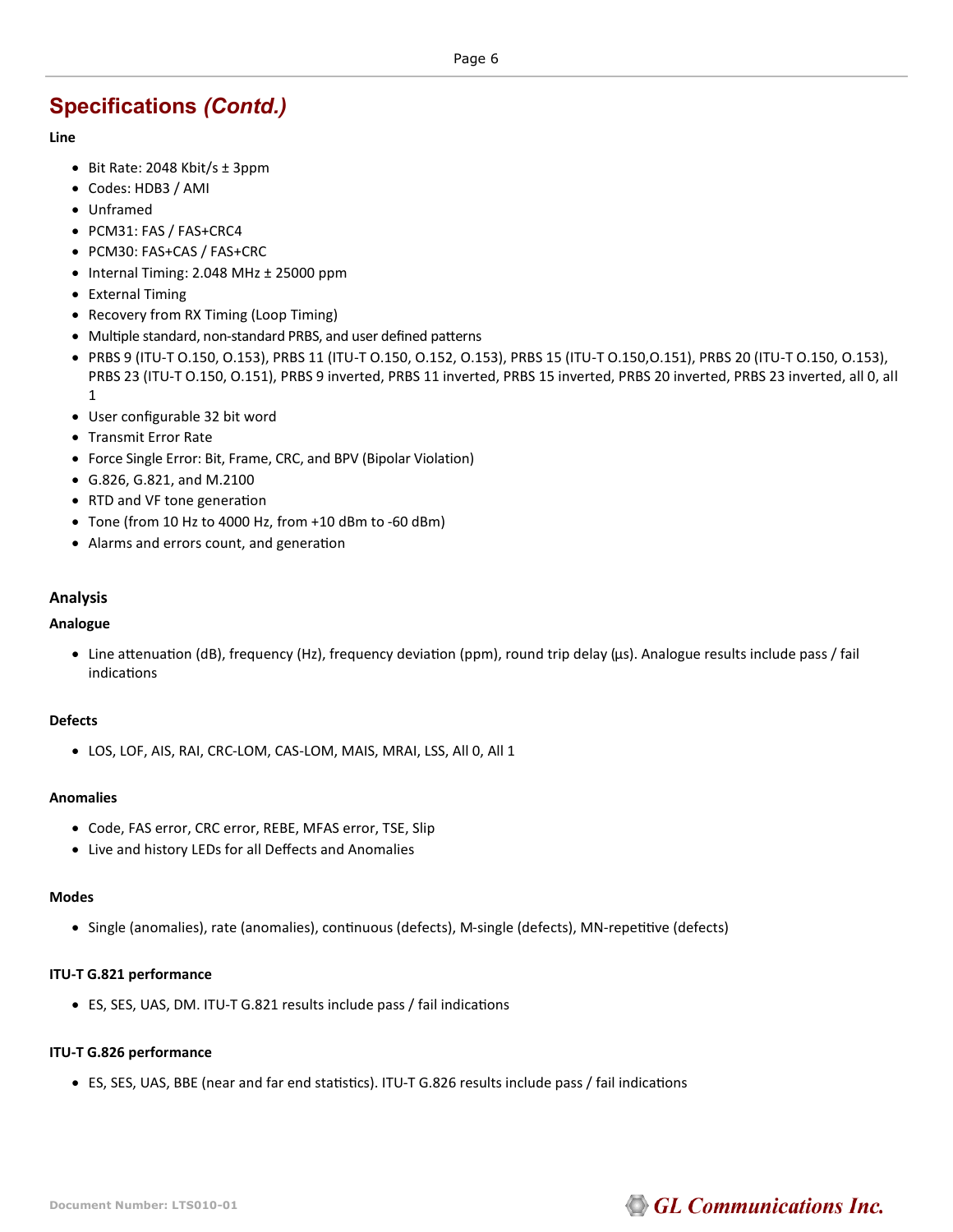### **ITU-T M.2100 performance**

• ES, SES, UAS, BBE (near and far end statistics). ITU-T M.2100 results include pass / fail indications

# **ITU-T G.711**

- Occupation map and time slot analysis: current code, maximum code, minimum code, average code, timeslot level and frequency
- FAS / NFAS word analysis
- CAS a, b, c, d bit analysis

### **Datacom**

### **Interfaces**

- Smart Serial 26p DTE / DCE ports
- V.24/V.28 async. (RS-232) from 50 b/s to 128 kb/s
- V.24/V.28 sync. (RS-232) from 50 b/s to 128 kb/s
- X.24/V.11/X.24, V.24/V.28, V.24/V.35, V.24/V.11 (V.36/RS449), EIA530 and EIA-530A
- V.35 from 50 b/s to 128 kb/s
- V.36 (RS-449) from 50 b/s to 128 kb/s
- EIA530 and EIA-530A from 50 b/s to 128 kb/s
- Co-directional according G.703
- Rate: 50, 60 bit/s, 1.2, 2.4, 4.8, 8, 9.6, 16, 19.2, 32, 48, 72, 128, 144, 192, 1544 kbit/s
- N x 56 kbit/s (N=1 to 27); N x 64 kbit/s (N=1 to 32), up to 10 Mbit/s

### **Tests**

- DTE, DCE emulation and full duplex monitor
- Test pattern generation and analysis over a datacom interfaces
- Logic analyzer capability
- Defects: LOC, AIS, LSS, All 0, All 1
- Anomalies: TSE, Slip
- Analogue: Line attenuation (dB), frequency (Hz), frequency deviation (ppm)

### **Jitter and Wander**

### **Standard**

- Overpass ITU-T O.172
- Compliance: ITU-T G.823
- 100% digital based generation and analyzer

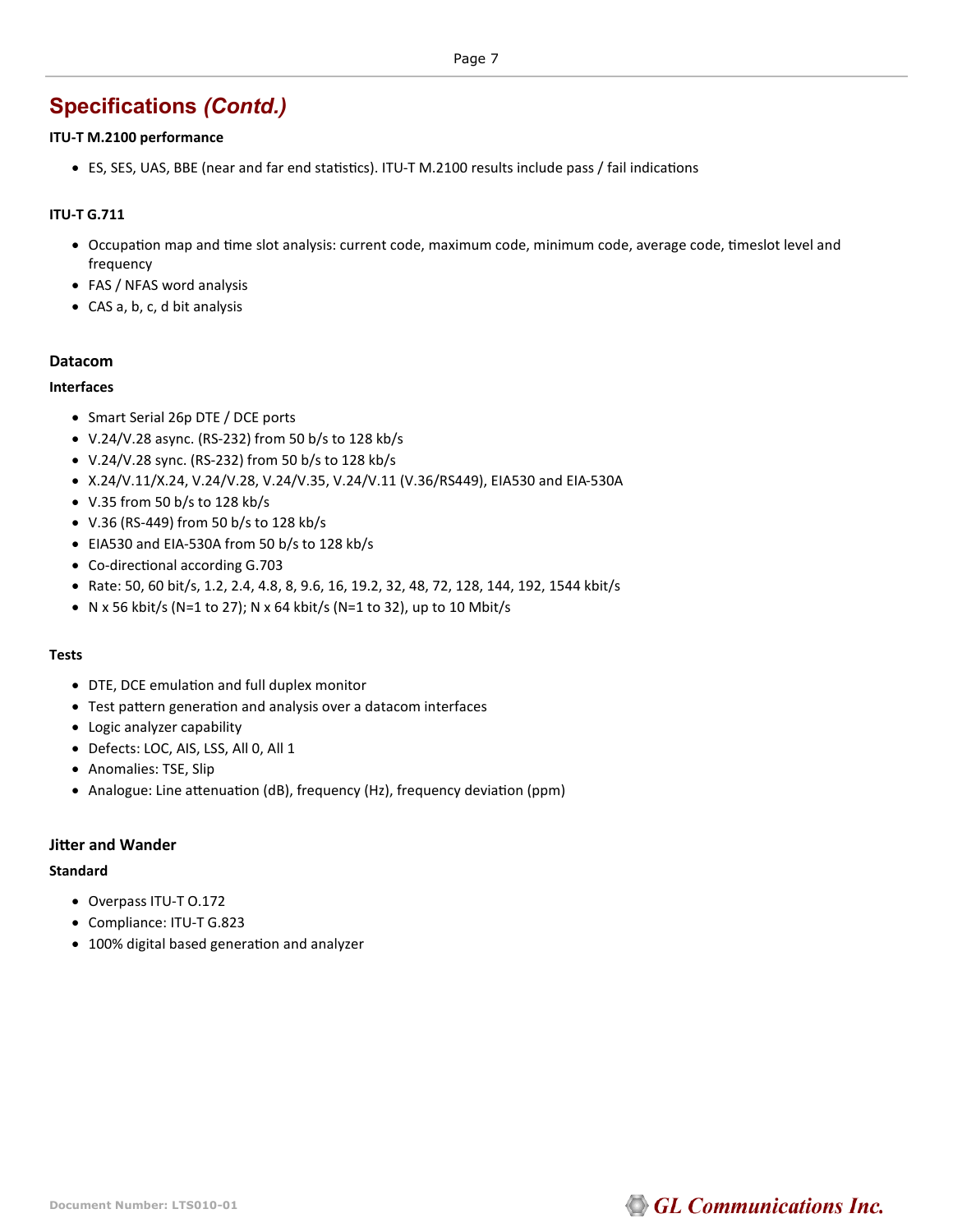### **Jitter Analysis**

- Closed loop phase measurement method. Reference frequency not required
- Jitter level, tolerance, transfer
- Event detection
- Jitter measurement observation time: 1 s
- Measurement selectable filters: LP (off 100 kHz), HP (off 20 Hz 18 kHz)
- Status indication: No clock, unlock, lock, out of range
- Jitter measurement results: peak to peak jitter, positive peak jitter, negative peak jitter, RMS jitter, maximum jitter, hits detection and count (user selectable threshold)
- Modulation frequency range: 0.1 Hz to 100 kHz (locking time 10 s), 1 Hz to 100 kHz (locking time 1 s), 10 Hz to 100 kHz (locking time  $<$  1 s)
- Modulation amplitude: 0 to 1000 UIpp (single range) (maximum aplitude depends on modulation freq.)
- Modulation amplitude resolution: 1 mUIpp
- Measurement accuracy: better than ITU-T O.172

### **Wander Analysis**

- Open loop measurement method. Ref. freq. required
- Modulation frequency range: 1 mHz to 10 Hz
- Wander sampling frequency: 50 Hz
- Modulation amplitude: 0 to ±1 s (single range)
- Modulation amplitude resolution: 2 ns
- Instantaneous: TIE, frequency offset, frequency drift.
- Statistics results: TIE, MTIE, TDEV
- Statistics range: 102, 103, 104, 105, 106 s
- Built in, real-time statistics analysis

### **Jitter and Wander Generation**

- Modulation waveform: sinusoidal
- Modulation frequency range: 1 mHz to 100 kHz
- Modulation frequency resolution: 0.1 Hz (jitter), 1 mHz (wander)
- Modulation amplitude: 0 1000 Uipp. Maximum depends on modulation frequency
- Modulation amplitude resolution: 1 mUIpp or 1/104 configured value
- Modulation amplitude accuracy: better than O.172
- Smooth changes in range (10 Hz 100 KHz)
- Intrinsic jitter < 10 mUIpp

### **Pulse Mask**

### **Pulse characteristics**

- Meets ITU G.703
- PASS / FAIL function
- Graphic display scope
- Nominal 2.37V for Coaxial Pair 75 Ohm
- Nominal 3.00 V for Symmetrical Pair 120 Ohm

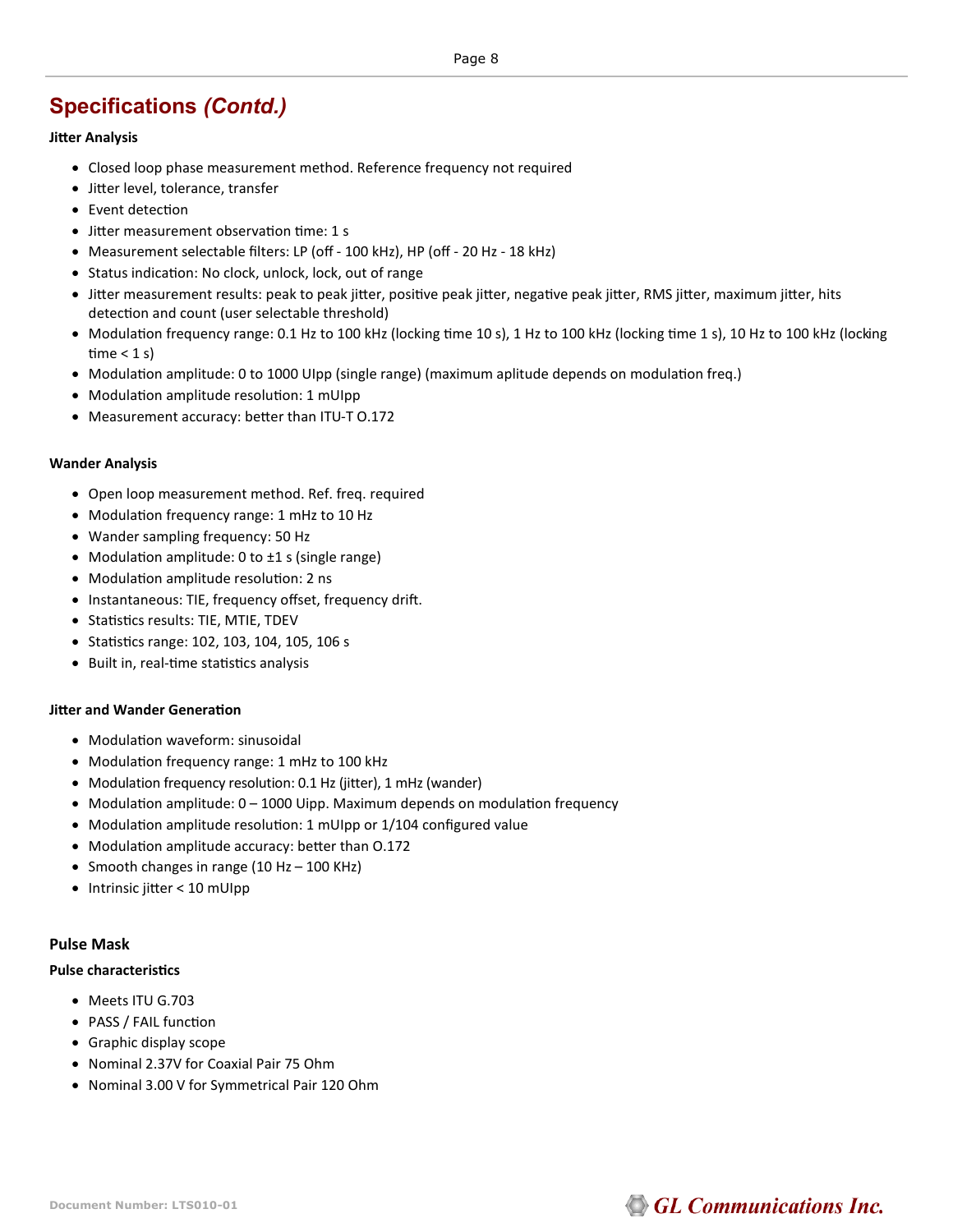# **Dimension and Ergonomics**

### **Dimensions**

• 223 mm x 144 mm x 65 mm

### **Weight**

• 1.0 kg (inc. rubber boot and one battery pack)

### **Ergonomics**

- Display 480 x 272 TFT full color screen
- IP remote control through attached Ethernet port
- Export stored configuration and reports through attached USB port
- Serial Port RS-232C
- Operation time with NiMh batteries: 5h. (one pack) and 10h (two packs)
- Operation time with LiIon batteries: 8h. (one pack) and 16h (two packs) fast recharging time
- AC Power Adapter Input: 100 ~ 240 V AC, 50/60 Hz
- Operating Temperature 0ºC ~ 50º C, Storage Temperature -20ºC ~ 70ºC, Humidity 5% ~ 95%
- Soft LEDS: all events at a glance